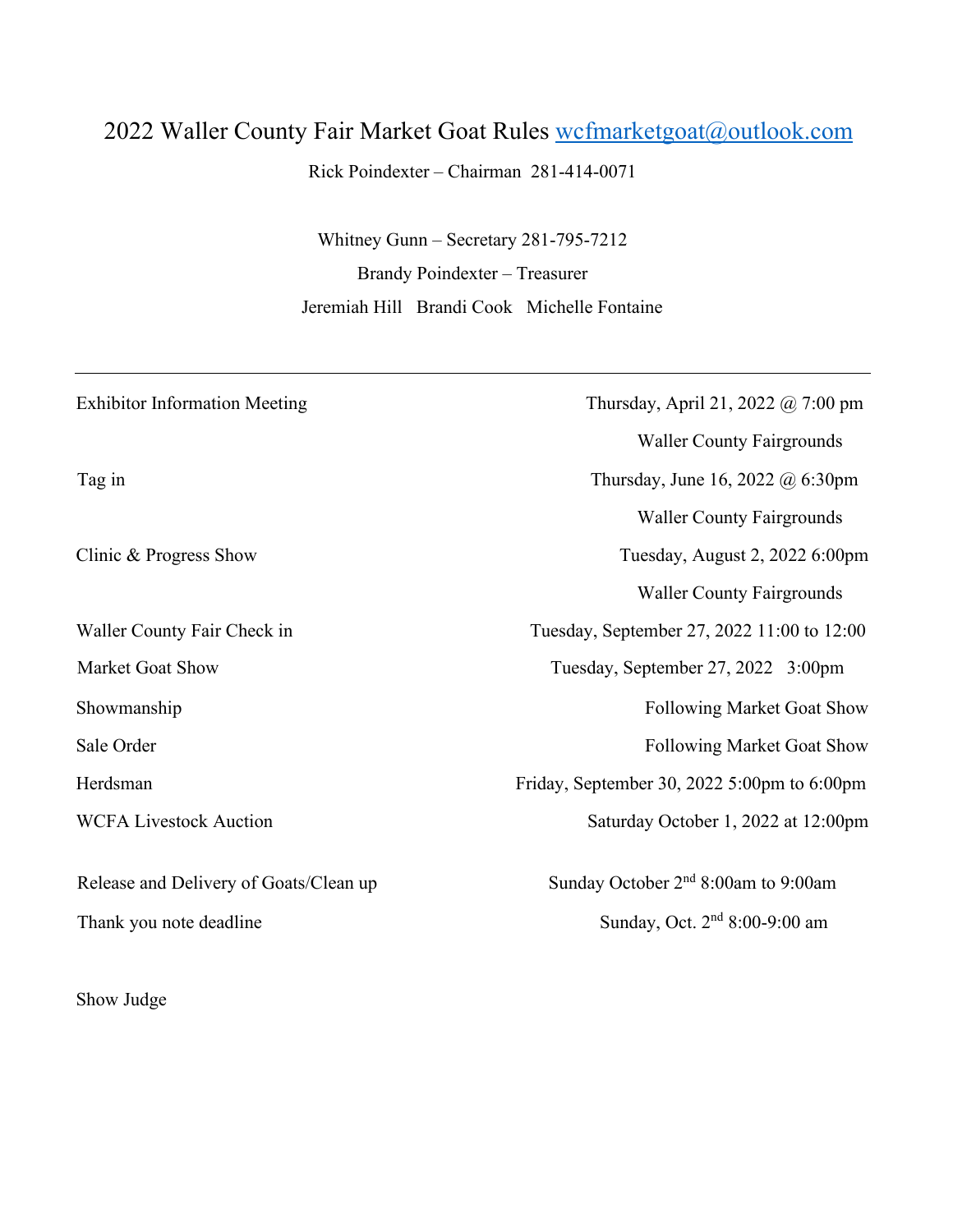## Market Goat Rules and Regulations

All market goat exhibitors are subject to the General Rules and Regulations of the WCFA. The WCFA reserves to its executive committee the final and absolute right to interpret all rules and regulations and arbitrarily settle all matters, questions and differences there to.

- 1. Eligibility: See WCFA general rules. A signed current WCFA eligibility form is required for all market goat exhibitors to be submitted at check in. Exhibitors should obtain an eligibility form for each show in which they are entered. If showing a doe and a wether, the exhibitor should present an eligibility form for each show to each committee.
- 2. PARENT WORK RULE: The parent work rule will be enforced according to the WCFA general rules. Please read over these rules carefully and understand your obligations under this rule. Parents must be signed up to work prior to or your exhibitor will not be allowed to check in.
- 3. There will be an exhibitor information meeting held at the Waller County Fairgrounds on . Attendance is strongly encouraged. The committee will inform you of important dates, new rules and/or requirements, and obtain contact information to keep you updated with events/issues throughout the year regarding your market goat project.
- 4. TAG IN: The Market Goat Committee will tag in all wethers for the Waller County Fair on June 16, 2022, at the fairgrounds.

## TAG IN REQUIREMENTS:

- a) Goats may be any breed or cross breed.
- b) Each exhibitor may tag in up to four (4) wethers, although only two (2) may be brought to show. If tagging in as a family, a maximum of eight (8) goats in the family name.
- c) All wethers must weigh a minimum of 30 pounds at tag-in.
- d) Goats must be castrated prior to tag in. Goats should be dehorned, or if not dehorned, scurs or tips must be less than 1 inch long.
- e) Pictures of each goat will be taken with the exhibitor at tag in. Failure to follow these requirements will result in disqualification, unless prior written approval has been given by the committee 24 hours prior.
- f) If paying cash, please bring exact change. The committee will not be providing change.
- g) A completed W-9 Form will be required at tag-in.
- 5. A goat previously sold at any junior livestock auction is ineligible to be tagged in for the WCFA.
- 6. ENTRY FEES: Please see WCFA General Rules.
- 7. Waller County Fair ear tags will be used. If the tag comes out of the goat's ear, the committee CHAIRMAN should be notified within 24 hours. It will be the responsibility of the exhibitor to transport the goat to the fairgrounds or the Chairpersons home at an agreed date and time within 5 days of notification to retag. Failure to do so will result in the disqualification of the animal.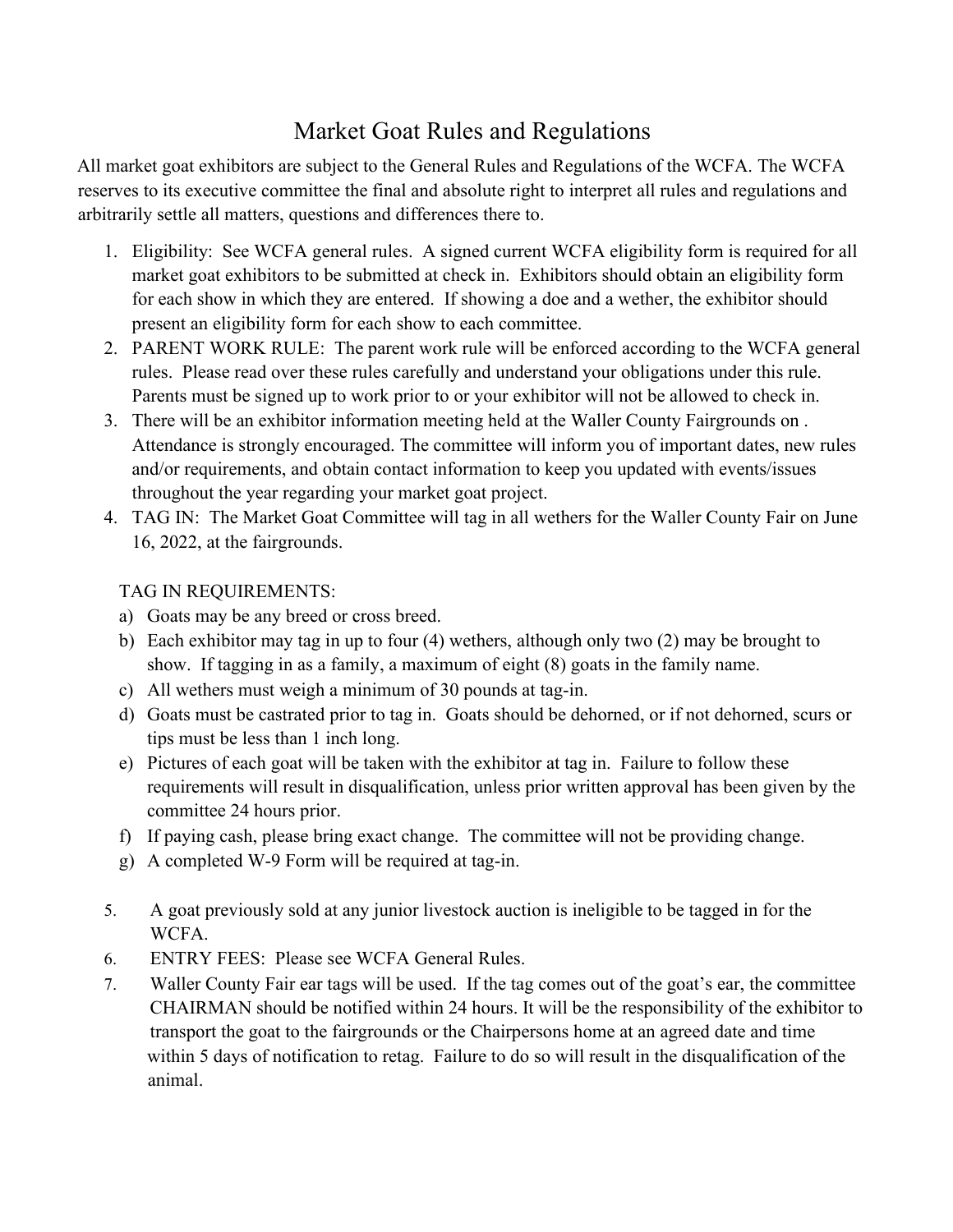8. Clinic & Progress show: The Market Goat progress show will be held on August 4, 2022 at 6:00pm. Goats will be weighed prior to show. Please be sure to take advantage of weighing your goat. Do not wait until close to show. Be proactively aware of what your goat weighs and what they need to gain, if anything. All goats must have USDA Scrapie Tag in place prior to Progress Show. Please make sure you arrive no later than 6:00 pm to check in.

## PROGRESS SHOW PARTICIPATION IS MANDATORY FOR ALL FIRST YEAR EXHIBITORS

Clinic will be first at 6:00pm followed by a practice show at 7:00pm.

Arrangements must be made with the chairperson at least one week in advance in the event the clinic and progress show conflicts with a school function or if there is an illness that has been excused by a physician. The Goat Committee will then vote if it is an allowable excuse. However, the goat entry(s) must still be present for weigh-in.

 ALL goats must be weighed upon arrival at the clinic and progress show. It is NOT mandatory to have your goat show clipped. Exhibitors must be neatly dressed (ex. collared shirt).

 Showmanship classes will be divided into the following classes based upon the exhibitor's age on September 1, 2022. Classes may be changed that day by the market goat committee.

- a) Senior-Ages 14-19 years old
- b) Junior-Ages 9-13 years old
- c) Novice- First Year Goat Exhibitor
- 9. Fair Check In: All Goats must be checked-in and weighed on Tuesday, September 27, 2022 11:00am. NO EXCEPTIONS.

 Only goats that are tagged and are being shown are allowed on the fairgrounds. If an exhibitor cannot check in during the designated time due to school activities, a parent or guardian must check in the animal. Pen assignments will be designated and posted in the goat pen area prior to check in. Exhibitors will be stalled with their 4H or FFA group to the best of the committee's ability.

- a) All goats must weigh a minimum of 60 pounds at check in. There will be only one (1) Official time across the scale. There will be no reweighs and it must be animal only, no added blankets, etc. Any goat weighing less than 60 pounds is disqualified and must be removed from the fairgrounds no later than 1 hour after the conclusion of the show. Once an animal has qualified for show, it cannot leave the fairgrounds.
- b) There will be no changing of pen assignments. Goats must remain in their assigned pen throughout the fair to be eligible for showing, livestock auction.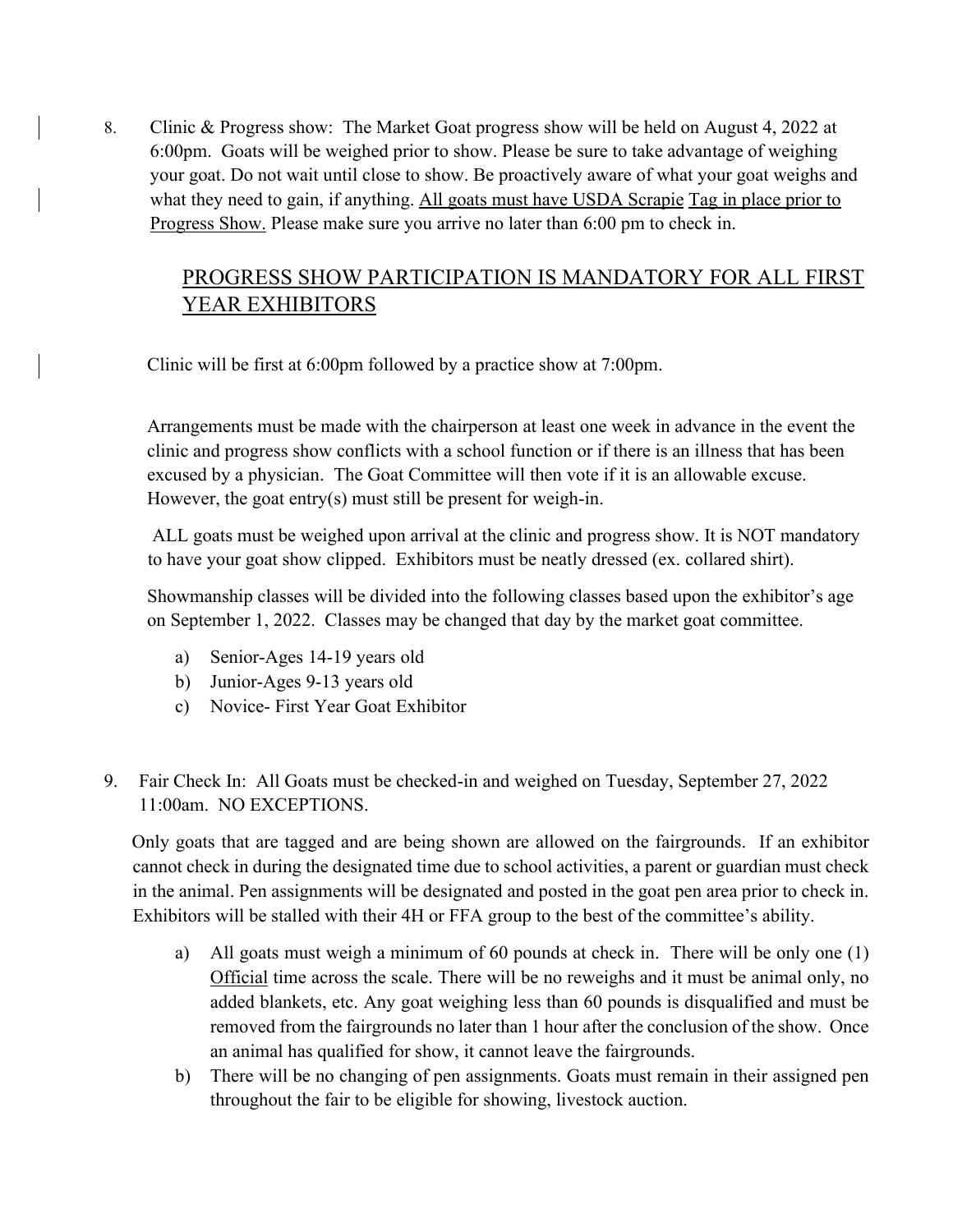- c) All goats must be show clipped upon arrival. There will be no shearing allowed on show grounds. Only hand shearers and cordless clippers may be used for touch ups. No changing of color of the animal is allowed. It is still preferable that the goats be dehorned, but if not they may have no more than 1 inch of horn growth and must be healed upon weigh-in on show day. Any horn growth must be smooth. No sharp edges allowed.
- d) There will be no feed and/or water allowed in the pens until after sale order is completed. If you wish to feed or water your goat prior or during the show, you may take it out of the pen area to do so. Drenching in pens is allowed.
- 10. The WCFA has a ZERO Tolerance policy. Please see WCFA general rules. Unsportsmanlike conduct will not be tolerated by the exhibitor or parents/guardians. Please see WCFA General Rules. Unethical fitting will not be allowed. No electronic devices will be allowed at the show. The WCFA general rule relating to the prohibition of the use of drugs and other substances applies fully to the market goat animals. (See WCFA General Rules)
- 11. The Market Goat Committee reserves the right to perform random drug testing on any animal.
- 12. Exhibitors are expected to keep their pens (and the area around the outside of their pens) clean at all times. Trash should always be put in barrels and manure should be put in dumpsters. No bedding is allowed in pens. The Market goat committee will be doing random checks from Tuesday through Saturday. The exhibitor is to feed and water his/her goat daily.
- 13. Awards will be given in each Market Goat class, each showmanship class, and for Grand and Reserve Champion.
- 14. Our show judge will determine sale order. Sale order is conducted immediately after the Grand Drive. EVERY GOAT ENTRY OTHER THAN GRAND AND RESERVE CHAMPION ARE REQUIRED TO GO BACK FOR SALE ORDER. Each weight class is lined up according to the placing of that class during the show. If you do not bring your goat back for sale order, that entry will be placed at the bottom of the sale order. Being placed at the bottom of the sale order almost certainly means not making the sale. The committee will not be making phone calls and searching the fairgrounds for you. The committee will not have someone go to your pen and bring your goat to the ring for sale order. It is your responsibility to come back for sale order. If you know at that time you do not want to sell your goat, you will still need to participate in sale order. You may delete that entry from the sale later in the week.
- 15. If an exhibitor has more than one project that is eligible for sale in the WCFA livestock auction the exhibitor must notify the Market Goat Chairman via email  $wcfmarketgoat@outlook.com$ , as to which project they intend to sell no later than one hour after the conclusion of the final market show on Thursday, You must obtain a confirmation email from the WCF Market Goat Email confirming your request to scratch that entry. Other than Grand and Reserve Champions that must sell according to WCFA rules, you must choose which animal will sell. If you fail to notify your chairman, the chairman and the sales committee will choose for you.
- 16. Livestock Auction: There will be no writing on animals going through the auction ring. Auction sale order numbers are given out prior to the start of the auction. Please see a committee member to get your number if you have made the sale. The sale order is posted Friday morning near the entrance of the show barn. Exhibitors are not allowed under any circumstance to ask a buyer to